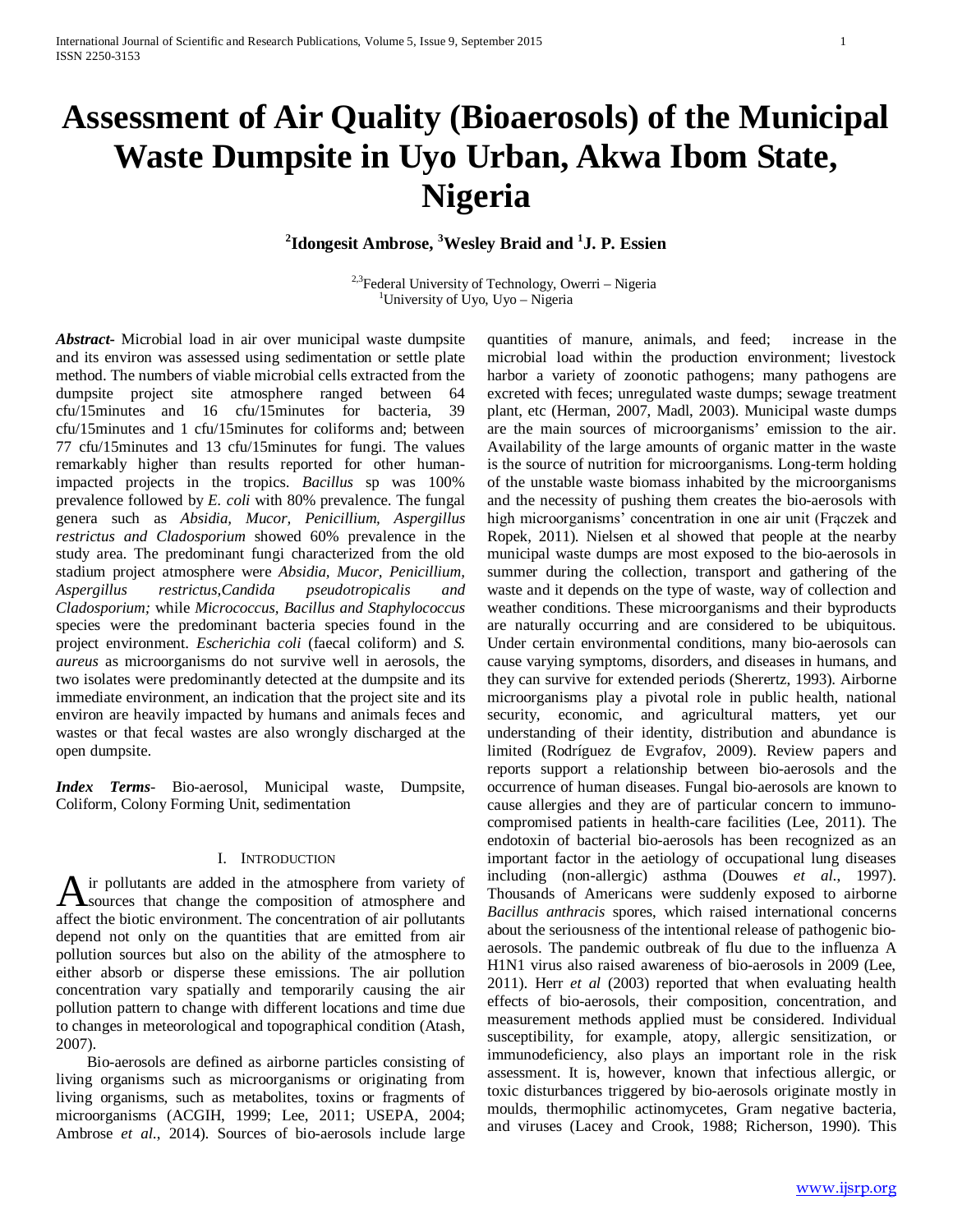work is aimed at assessing the air quality at point source and some distances away.

II. METHODOLOGY



FIG. 1 UYO URBAN - LOCATION OF THE STUDY

### III. GEOGRAPHICAL SETTING OF THE STUDY AREA

 The study area is in equatorial West Africa, which comprises the region lying between latitude  $05^{\circ}$  01'North of the equator, and longitude 007°55' on the Atlantic Coast of Africa. Tropical wet and semi-hot equatorial climate with high solar radiation that is mostly diffused due to cloud cover heavy precipitation, light winds and low atmospheric pressure are the major climatic characteristics of the study area. The area falls into the Equatorial Monsoon (Udosen, 2006). Although temperatures are moderated by the cloud cover and by the generally damp air, mean annual temperatures are as high as  $24^0C - 32^0C$  with little variation in monthly means. The lowest monthly temperatures  $(25^{\circ}C)$  are recorded in the rainy season months of June to September while the highest temperatures (27.0C - 33.50C) are recorded in February and March. Rain falls every month of the year with a short dry spell in the months of January to March in some parts. Highest temperatures are between March and April and lowest between July and September. The effect the harmattan wind has on temperature in the area is limited. The wet season last from March to October (and in some wet years it may extend to early November when the inter-tropical discontinuity (ITD) moves southwards). Dry season takes three – four months (November to February).

# **Description of the Environment**

 This was Uyo Sports Stadium before being engulfed by gully erosion several years back. Government then adopted several erosion control measures to reclaim it, but the entire attempt proved abortive and finally resorted to what we are seeing today as dumpsite (**see pictures below**). The site is surrounded by human settlement, government office complex and a school are located 84<sup>°</sup> north-east of the dumpsite. Aside from the microbial load in the air, it also emits constant stinking odour around and far apart.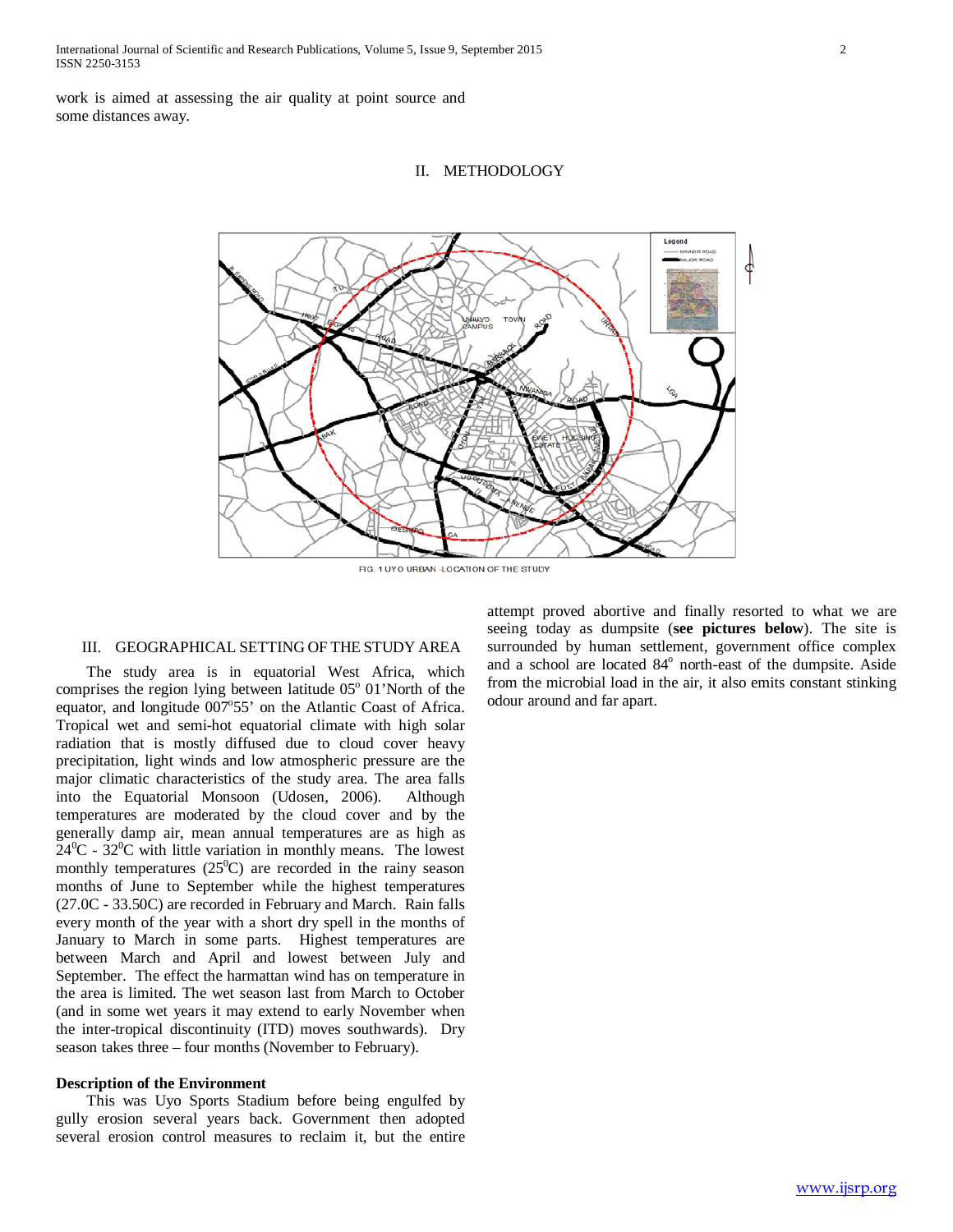

### **Bio-aerosol Analysis**

 The microbiological air quality at the dumpsite project environment was investigated using settle plate culture technique, also known as sedimentation technique. This is based on deposition of viable particles (bio-aerosols) on the surface of a solid medium per a given exposure time, as proposed by APHA (1992). The numbers of aerobic count (mesophilic aerobic bacteria) and fungi (yeast and molds) was determined using Nutrient Agar (NA) and Saboraud dextrose agar (SDA) respectively, according to methods proposed by APHA (1992). The media was fortified with 50µg/ml of streptomycin and 100 µg/ml cycloheximide-50 µg/ml benomyl respectively for the selective enumeration and isolation of fungi and bacteria. Also determined were the densities of coliforms in the atmosphere using MacConkey's Agar (MCA) as the analytical medium.

 For the settling technique, open 9 cm diameter Petri dishes containing 20 ml of appropriate culture media (NA, SDA or MCA) were distributed at each sample station using 4ft high wooden platforms and exposed for 15 minutes. The experiment was conducted with a threefold repetition for each microbiological attribute, and samples were obtained from 6 sampling stations.

 At the end of exposure, the Petri dishes were closed, transported to the laboratory and then incubated at 37ºC/ 2days for aerobic bacteria and coliforms, and at  $28 \pm 2$  °C (room temperature)/ 4 days for fungi (yeasts and molds). After incubation the organisms were counted with the aid of a Quebec colony counter and recorded as cfu/15 minutes. Pure bacterial isolates obtained were characterized to generic level according to the taxonomic schemes of Cowan (1985) while the yeasts and moulds were identified based on the recommendation of Domsch *et al.* (1980), Samson *et al* (1984)*,* and Barnett and Hunter (1987).

## IV. RESULTS AND DISCUSSION

 Figure 1 shows the number of viable cells of bacteria, coliforms and fungi that constitutes the bio-aerosol of the project atmosphere. For all the sampling stations analyzed the values of mesophilic aerobic bacteria obtained by the sedimentation technique were higher than the APHA's recommended standard (30 cfu/15 mins) for outdoor environment using settling technique except for station ST- 4 (Uyo village Road Stream) which had 23 cfu/15 mins of bacteria. This may be ascribed to the ongoing soil excavation work witnessed at the dumpsite during the sampling periods. Similarly, the fungal loads recorded for stations 1, 2, 3 and 5 were also above the recommended standard.

 The predominant fungi characterized from the atmosphere of the project environment were *Absidia, Penicillium, Aspergillus restrictus,* Mucor sp*, Rhizopus* sp, *Candida pseudotropicalis and Cladosporium;* while *Escherichia coli, Staphylococcus aureus, Micrococcus* and *Bacillus* species were the predominant bacterial species found in the dumpsite project environment (Table 1). Although Escherichia coli (faecal coliform) and *S. aureus* as microorganisms do not survive well in aerosols (Sullivan, 1979), the isolates were frequently detected in the project environment, an indication that the site is being impacted by indiscriminate defecation by construction workers and residents of the project environment or fecal wastes are also wrongly discharged at the open dumpsite. Figures 2 and 3 show percentage prevalence of microbial load in the project site atmosphere, *Bacillus* was 100% widely spread, while *A. clavatus, Candida albicans, Geotrichum and phoma* were not distributed over a considerable extent.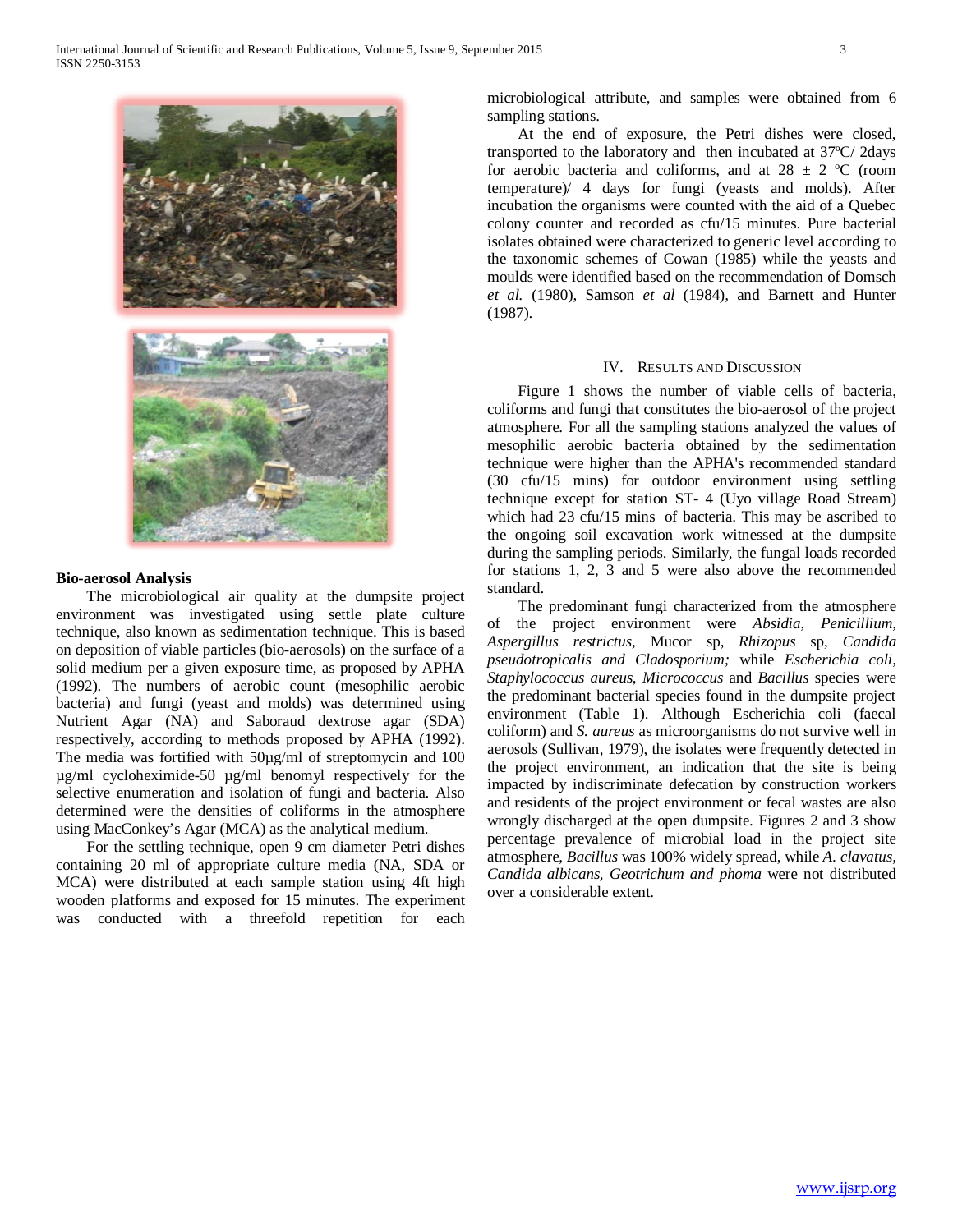

**Figure 1: Microbial Loads (cfu/15 minutes) of the Atmosphere within the Dumpsite Project Environment**

| <b>Isolate</b>                   | <b>Sample Station</b> | % Prevalence                 |                          |                              |        |     |  |
|----------------------------------|-----------------------|------------------------------|--------------------------|------------------------------|--------|-----|--|
|                                  |                       |                              | ST-1 ST-2 ST-3 ST-4 ST-5 |                              |        |     |  |
| <b>Bacteria:</b>                 |                       |                              |                          |                              |        |     |  |
| <b>Bacillus</b>                  | $^{+}$                | $^{+}$                       | $^{+}$                   | $^{+}$                       | $^{+}$ | 100 |  |
| Escherichia coli                 | $^{+}$                | $^{+}$                       | $^{+}$                   | $^{+}$                       |        | 80  |  |
| Micrococcus                      | $+$                   | $+$                          | $\overline{\phantom{a}}$ | $\qquad \qquad \blacksquare$ |        | 40  |  |
| Pseudomonas                      | $+$                   | $^{+}$                       | $^{+}$                   | $\qquad \qquad \blacksquare$ | $^{+}$ | 80  |  |
| Staphylococcus aureus            | $+$                   | $+$                          | $+$                      |                              |        | 60  |  |
| Fungi:                           |                       |                              |                          |                              |        |     |  |
| Absidia                          |                       |                              | $^{+}$                   | $^{+}$                       | $^{+}$ | 60  |  |
| Alternaria                       | $^{+}$                | $^{+}$                       | -                        |                              |        | 40  |  |
| Aspergillu restrictuss           | $^{+}$                | $\qquad \qquad \blacksquare$ | $+$                      | $^{+}$                       |        | 60  |  |
| A. glaucus                       | $+$                   | $\qquad \qquad \blacksquare$ | $+$                      |                              |        | 40  |  |
| A. fumigates                     | $+$                   | -                            | $\overline{\phantom{a}}$ | $^{+}$                       |        | 40  |  |
| A. clavatus                      |                       |                              | $\overline{\phantom{a}}$ | $+$                          |        | 20  |  |
| Candida albicans                 |                       |                              |                          | -                            | $^{+}$ | 20  |  |
| Cladosporium                     | $^{+}$                | $^{+}$                       | $\overline{\phantom{a}}$ | $^{+}$                       |        | 60  |  |
| Fusarium                         |                       | -                            | -                        | $^{+}$                       |        | 40  |  |
| Geotrichum                       |                       | -                            | $^{+}$                   | $\qquad \qquad \blacksquare$ |        | 20  |  |
| <b>Mucor</b>                     | $^{+}$                | $^{+}$                       | $^{+}$                   | ۰                            |        | 60  |  |
| Penicillium                      | $^{+}$                | -                            | ۰                        | $^{+}$                       | $^{+}$ | 60  |  |
| Phoma                            | -                     |                              | -                        | $\qquad \qquad \blacksquare$ | $^{+}$ | 20  |  |
| Rhizopus                         | $^{+}$                | $+$                          |                          | $+$                          |        | 80  |  |
| $+$ = isolated; - = not isolated |                       |                              |                          |                              |        |     |  |

|  | Table 1: Diverse species of microorganisms extracted from the Dumpsite project atmosphere |  |  |
|--|-------------------------------------------------------------------------------------------|--|--|
|  |                                                                                           |  |  |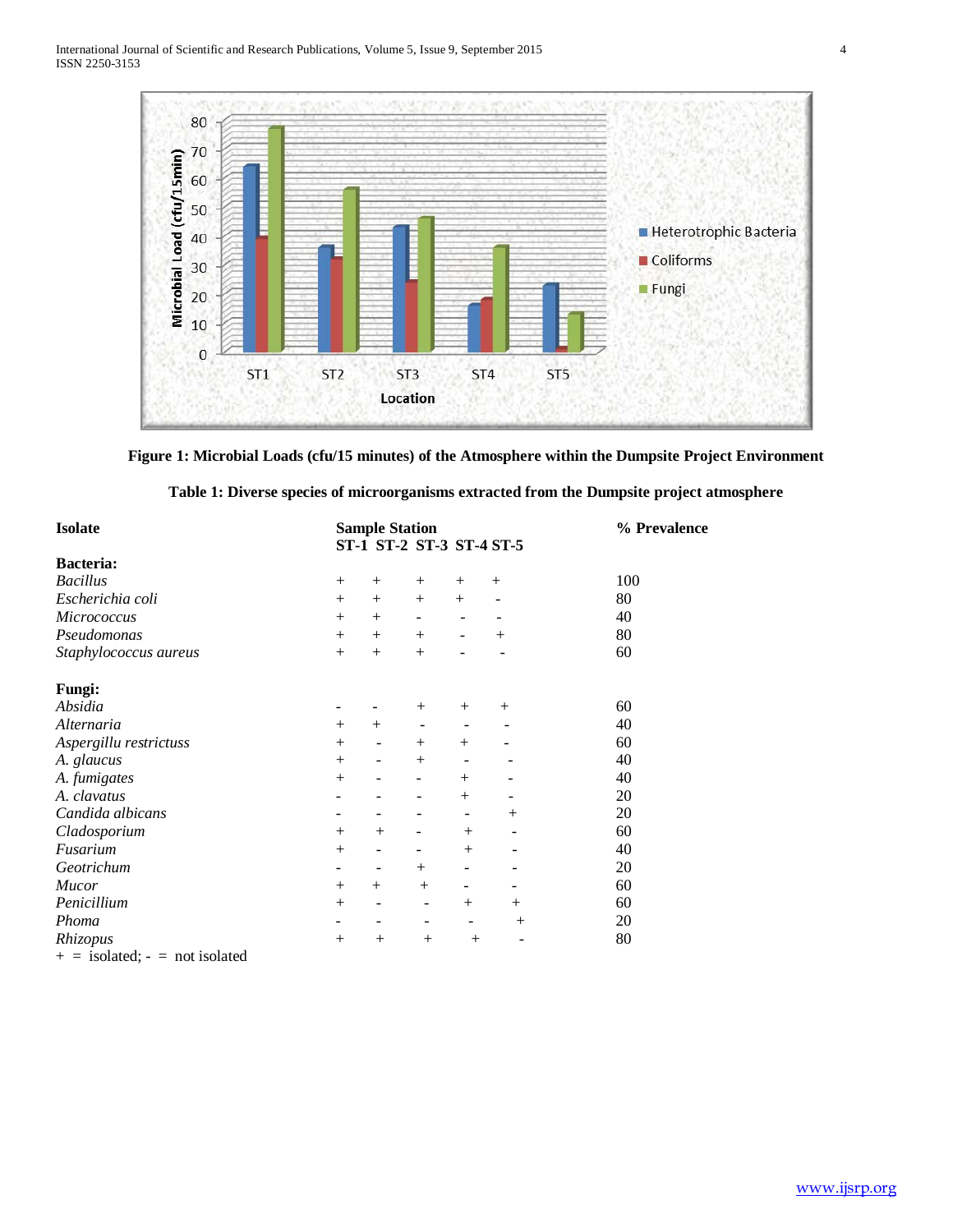

**Figure 2: Bacterial percentage prevalence in the project area**



**Figure 3: Fungal percentage prevalence in the project area**

#### **REFERENCES**

- [1] ACGIH (1999). Bio-aerosols: Assessment and Control. American Industrial Hygienists, Cincinnati, OH. 1999.
- [2] Afroz R., Hassan M.N. and Ibrahim N.A. 2003. Review of air pollution and health impacts in Malaysia. Environtal Research, 92, pp 71–77.
- [3] Allen, R.W., Davies, H., Cohen, M.A., Mallach, G., Kaufman, J.D. Adar, S.D. (2009). The spatial relationship between traffic generated air pollution and noise in 2 US cities. Environmental Research, 109(3), pp 334–342.
- [4] Ambrose, I. S., Nweke, C. O., Umeh, S. C. I., Essien, J. P. and Akpan, P. load, spatial distribution and quality in the outdoor air environment of Uyo urban in Akwa Ibom State, Nigeria. Worl. J. Sci. and Tech., 3 : 231 - 238
- [5] Atash, F. (2007). The deterioration of urban environments in developing countries: Mitigating the air pollution crisis in Tehran, Iran. Cities, 24(6), pp 399–409.
- [6] Atlas, R. M. (1981). Microbial degradation of petroleum hydrocarbon; an environmental perspective. Microbiological Review, 45, 108-209.
- [7] Barnett, H. and Hunter, B. B. (1981). Illustrated genera of imperfect fungi. 4th Edition. Burgress Pub. C. USA
- [8] Cowan, S. T. (1985). Cowan and Steel's Manual for Identification of Medical Bacteria. 2nd Edn. England. Cambridge University Press.
- [9] Domsch, K. H. Gams, W. and Anderson, T. (1980). Compendium of Soil Fungi. Academic Press, London.
- [10] Douwes, J., Wouter, I., Dubbeld, H., Van Zwieten, L.,Wouters, I., Doekes, G., Heederik, D.
- [11] and Steerenberg, P. (1997). Work Related Acute and (sub-) chronic Airways inflammation assessed by Nasal Lavage in Compost Workers. Ann. Agric Environ. Med. 4: 149 - 151